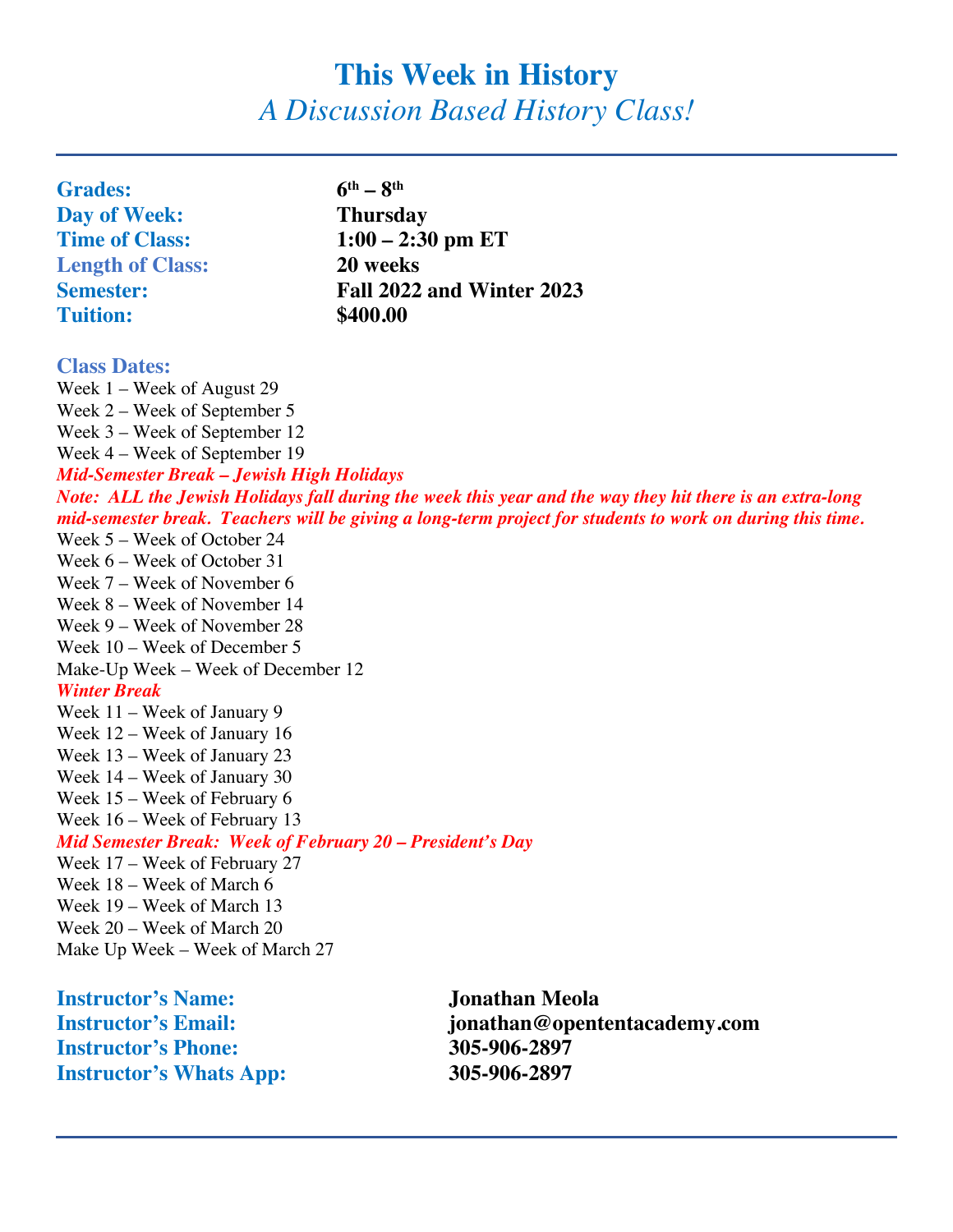#### **Description of Class:**

Let's talk a walk-through history and discover all the amazing and crazy things that happened this week in world history.

Each week we will learn about different people or events from both American and World history that happened this week. We will look at events that made history, such as the moon landing or the Challenger Space Shuttle explosion, to people and pop culture. We will discuss what impact each of these events made on history and how are viewed or have influence society today.

Each class will consist of a PowerPoint lecture, some videos, and a brief history about the field or time period.

Students are encouraged to communicate and discuss topics. Questions are also encouraged, so we may go off on (relatable) tangents This is a class where students can learn and share their thoughts and opinions about history. Discussions are kept at an age-appropriate level, but as this is a history class, some discussions or questions may arise about war, violence, racism, sexism, and discrimination.

# **Class Approach:**

This class will be made up of readings, videos, PDFs and lecture.

A large part of the class will be discussions, in which no matter our personal feelings to another human or event we need to be respectful of one another.

## **Goals:**

When the twenty-week class is done students will have a greater understanding of major events in history.

## **Textbooks:**

None. All materials will be provided by the instructor.

## **Additional Supplies/Resources Needed:**

- Access to a computer
- Internet Access
- At times, instructor will share an article or video to be viewed in preparation for class

## **Requirements**:

Respect for the instructor. Respect for other students. Respect for opinions. Respect. Respect. Respect.